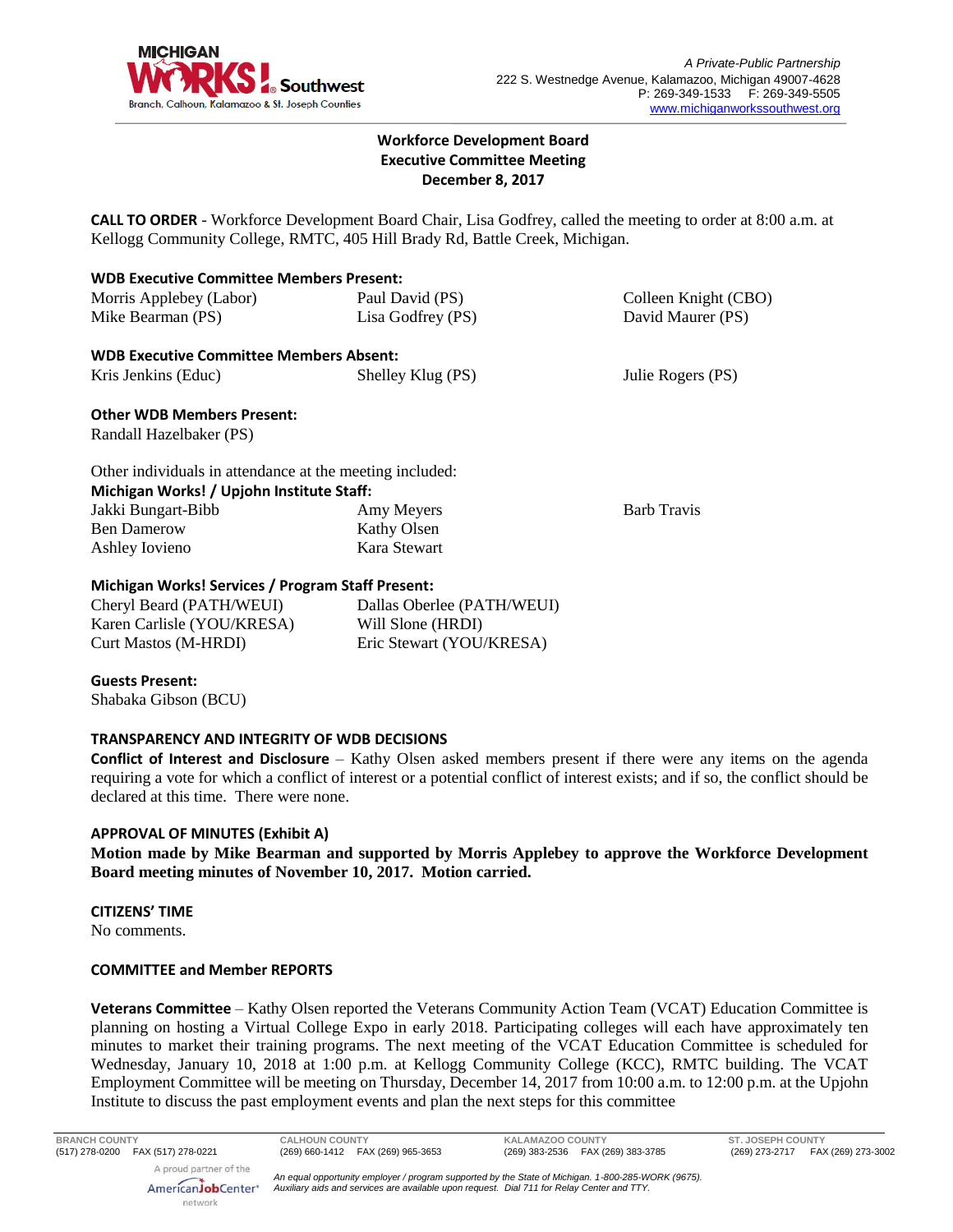**Disability Awareness Resource Team (Exhibit B)** – Kathy Olsen reported the approved meeting minutes from the Disability Awareness Resource Team (DART) September 19, 2017 meeting were included in the agenda packet (Exhibit B). The committee most recently met on November 14, 2017 at which there was discussion regarding the  $13<sup>th</sup>$  $13<sup>th</sup>$ [documentary.](https://www.netflix.com/title/80091741) Ben Damerow reported the documentary is an in-depth look at the abolishing of the 13<sup>th</sup> amendment and how it led to mass incarceration. Michigan Works! Southwest staff viewed the documentary at a staff meeting earlier this year and employees of the City of Kalamazoo also viewed the documentary for professional development. Mr. Damerow reported that Julie Rogers is recommending that the Board use one of the Monitoring meeting dates to offer a viewing of the documentary. All Board members would be invited. A couple of members expressed that they thought this would be a good idea and there were no objections.

### **NEW BUSINESS**

**Clemens Food Group Grant Extension (Exhibit C)** – Amy Meyers requested board consideration and approval of a modification to the original Clemens Food Group award which would allow for an extended end date from the original date of January 31, 2018 to a new end date of June 30, 2018. The amount awarded in early 2017 was \$325,000 to assist Clemens in their expansion into Coldwater and there are no additional funds being granted with the extension. The award allowed for a team of individuals to be hired to provide staff and support dedicated to the Clemens' recruitment and hiring process. This team also worked with other local businesses to assist with their business service needs. Since the announcement of their expansion, almost 1000 individuals have been hired and trained, and the facility opened, as planned, for operation in September. The Business Services team has also been working with local employers to assist them with organizing hiring events and posting positions, to address their hiring needs, because of the mass hiring by Clemens Food Group. Due to the nature of the industry, Clemens predicted a 100% turnover rate within the first year of opening; and as of December, have already experienced 16% turnover. The extended date is being requested to be able to continue to provide ongoing business service support to local employers, as well as assist Clemens with the expected turnover. Kara Stewart reported there are approximately 70 open positions yet to be filled at Clemens.

# **Motion made by Dave Maurer and supported by Mike Bearman to approve the Clemens Food Group Grant Extension modifying the end date from January 31, 2018 to June 30, 2018. Motion carried.**

#### **STAFF REPORTS**

**Marketing (Exhibit D)** – Kathy Olsen reported the Marketing Report (Exhibit D) that was included in the agenda packet included a list of upcoming events for businesses, job seekers and the public. She announced the procurement Technical Assistance Center (PTAC) is planning an employer event to be held in early 2018, details will be forthcoming. She also highlighted the media release in the agenda packet for the local awards for the Skilled Trades Training Fund (STTF) grants (Exhibit E). Events are updated almost daily on the website and she encouraged individuals to check it often.

### **Program Operations / Special Initiatives**

*Time Limited Food Assistance (TLFA)* – Dallas Oberlee reported Time Limited Food Assistance (TLFA) begins January 1, 2018 in Kalamazoo County and on July 1, 2018 in Calhoun, Branch, St. Joseph counties. Staff are working with Loaves and Fishes to help inform affected individuals of the requirements of the program and other resources in the community. Informational neighborhood meetings are being scheduled; one will be held at the Eastside Neighborhood Association of Kalamazoo on December 12, 2017 and another on January 20, 2018 at the Douglass Community Association.

*Workforce Innovation Fund (WIF) Training updates –* Dallas Oberlee reported numerous training activities are being offered under the Workforce Innovation Fund (WIF) grant.

- *On-the-Job Training (OJT)* contracts have been written for some of the new hires at companies that are members of the Employer Resource Network (ERN).
- A *Warehouse Management and Inventory Control (WMIC)* class is taking place at the Urban Alliance's new training center. Individuals enrolled in the class have previously completed the Momentum Soft Skills Training class.
- Another *Certified Nurse Assistant (CNA)* training begins February 5, 2018 at Friendship Village. The class is being offered in partnership with Michigan Career Technical Institute (MCTI) and Michigan Rehabilitative Services (MRS).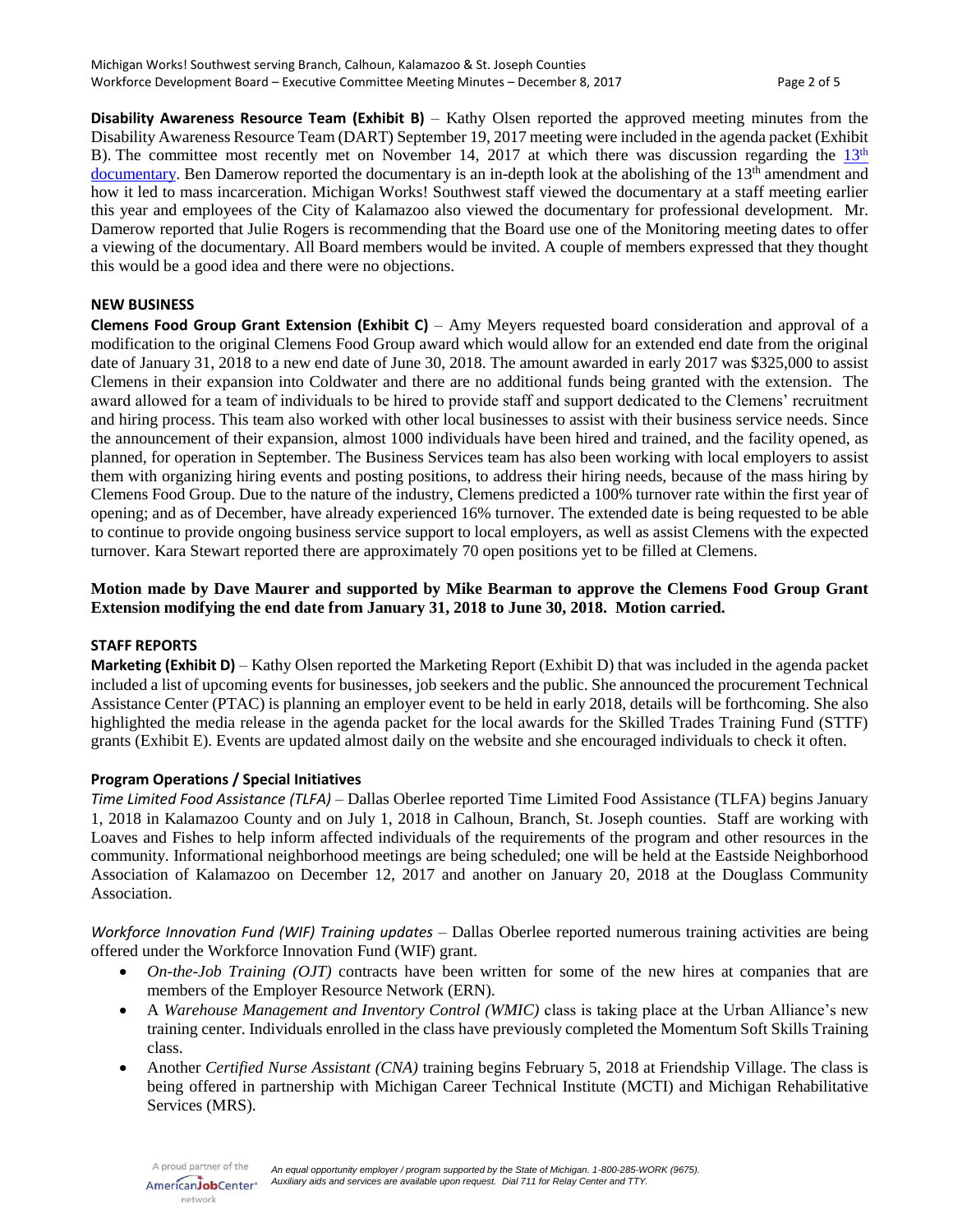- Another *Leadership Training* is scheduled to take place in February and March 2018 at Kalamazoo Valley Community College (KVCC) and ERN member companies can enroll new or soon to be new supervisors.
- A *Career Pathways Workshop* is scheduled for December 18, 2017. The focus will be on developing, building and supporting career pathways. Bronson is planning on sending 28 of their staff and Michigan Works! Southwest will have twelve staff in attendance.

On November 28, 2017, a couple of staff from Michigan Works! Southwest recently attended the W. K. Kellogg Foundation's event on *[Truth, Racial Healing and Transformation](https://www.wkkf.org/what-we-do/racial-equity/truth-racial-healing-transformation) (TRHT)*. The event was held to introduce TRHT to the Kalamazoo community and to begin discussing how to move forward with developing a process to enhance the culture in Kalamazoo. Groups will be formed and will begin meeting in the near future.

The *Apprenticeship USA grant* has expanded apprenticeship opportunities in the Michigan Works! Southwest area. Coveris has four apprentices and Musashi has ten apprentices that will be starting classroom training at Kellogg Community College (KCC) Regional Manufacturing Technology Center (RMTC) in January 2018 under this grant.

Dallas Oberlee shared a *success story from the Trade Adjustment Assistance (TAA) Program*. She reported that the participant completed an Associate's degree in Industrial Electricity at Kellogg Community College. He found employment at Middleville tool and Die Company as a Tool Systems Engineer making approximately \$90,000 per year.

**Business Services and Skilled Trades Training Fund (STTF) Update (Exhibit E)** – Ashley Iovieno reported forty (40) applications for *Skilled Trades Training Funds (STTF)* were submitted on behalf of employers in the Michigan Works! Southwest area and thirty-three (33) grants were awarded. She referred attendees to the list of companies distributed at the meeting. (The list was also emailed to members prior to the meeting.) She reported the grant award total is approximately \$1.4 million for training more than 2,000 individuals. The breakdown of individuals to receive training includes 1,528 incumbent workers, 492 new hires, and 31 apprentices. Staff are currently working on submitting applications for industry-led collaboratives. One application will be for a consortium of seven companies for a total of \$27,000.

Kara Stewart reported Michigan Works! Southwest is partnering with the United Way of the Battle Creek and Kalamazoo Region for a regional *Career Exploration and Resource Fair* that will be held on February 20, 2018 at the Wings Event Center. The next planning meeting is Friday, December 15, 2017.

A *MiCareerQuest Southwest* event is being planned for St. Joseph County for a date in late March 2018. Students from Kalamazoo and Calhoun Counties participated in a MiCareerQuest Southwest event on November 1 and 2, 2017 at the Kalamazoo Expo Center.

Kara Stewart reported the 31 apprentices receiving training under the STTF grants is a huge increase from last year. She and other staff have been working on the development of a *non-traditional apprenticeship training for Early Childhood Development*. Partners for this initiative include Child Care Resources, Ready 4s, YWCA and Youth Opportunities Unlimited. Childcare has been identified as one of the biggest barriers to employment and many local employers are interested in this initiative. Staff are presenting on the Early Childhood Development apprenticeship at the State on Monday, November 11, 2017.

**Labor Market Information (LMI) (Exhibit F)** - Labor market reports generated from Burning Glass Analytics and Real Time Jobs Data that identified the top detailed occupations, skills greatest in demand, and employers with the most job openings in Prosperity Region 8, Michigan Works! Southwest, and each of the four counties in the MW! SW Area for the period October 1 through November 30, 2017 were included in the meeting's agenda packet (Exhibit F).

**Regional Prosperity Initiative (RPI) -** Jakki Bungart-Bibb reported the Regional Prosperity Initiative released a Request for Proposals(RFP) in September. The funding available was \$110,000. Proposals were due in October. The committee received four proposals and they elected to fund three of those for less than their requested amounts. The total amount funded was \$105,000. The committee decided to hold the remaining funds for mid-year requests.

• \$45,000 was awarded to Southwest Michigan Literacy Initiative for a distance learning network that allows for virtual instruction training and navigation services and supports.

network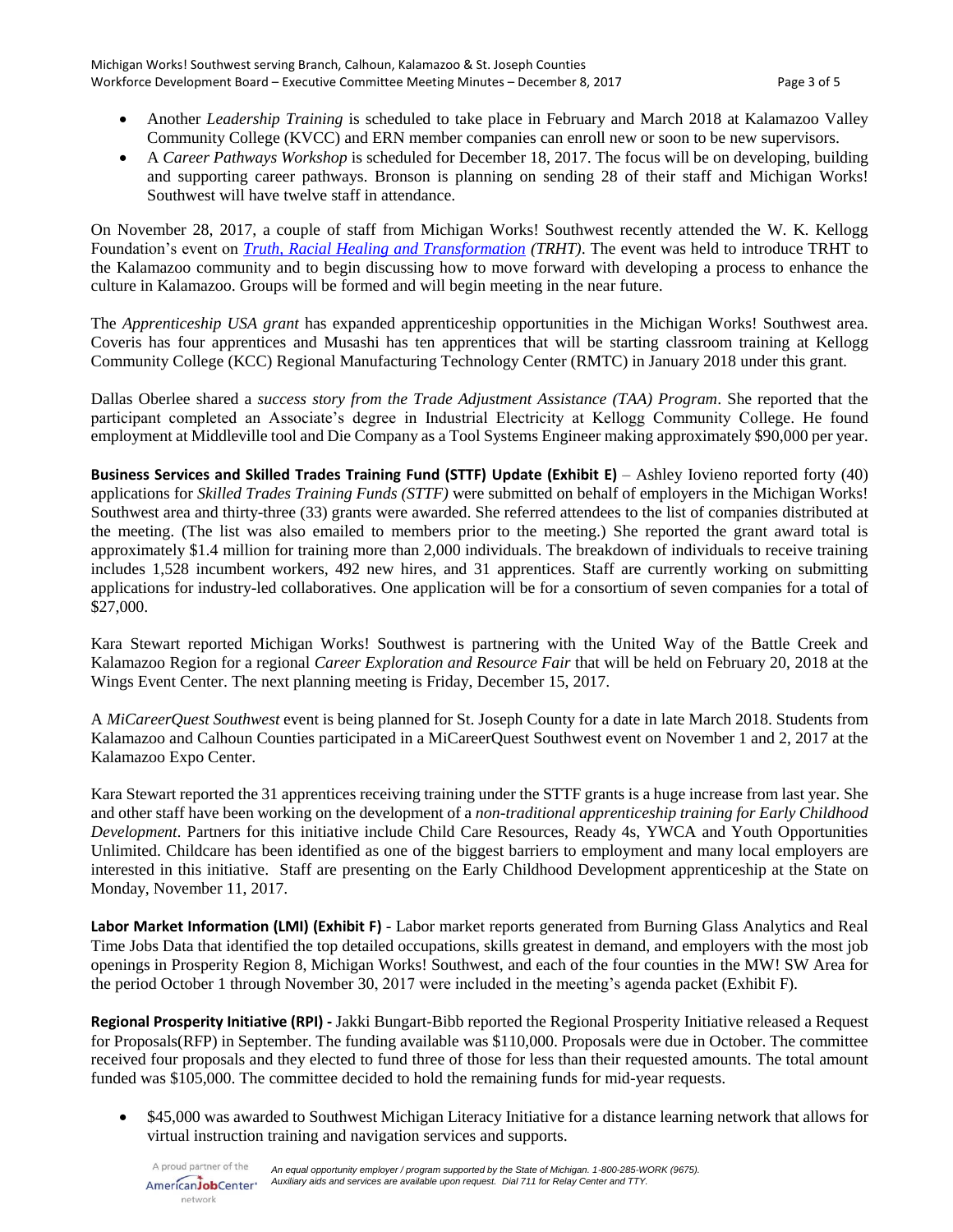- \$30,000 was awarded to Kinexus for the Jobs for Michigan Graduates (JMG) Program.
- \$30,000 was awarded to Urban Alliance/Momentum for their Technical Training Center.

**Dashboard Report (Exhibit G)** – Copies of the Michigan Works! Southwest Dashboard Report (Exhibit G) that was emailed to members in advance of the meeting were distributed. Jakki Bungart-Bibb reported page one of the Dashboard Report displays the labor participation comparisons by county between 2016 and 2017, along with the real-time labor demand information for the region. There were no notable changes from the previous month. Data on page two of the report reflected close to 65,000 visitors to the service centers since July 1, 2017. Staff assisted 866 employers with filling over 1,100 jobs. Currently, there are 543 participants receiving services under the Workforce Innovation and Opportunity Act (WIOA) Adult, Dislocated Worker, and Youth programs. Of those enrolled, 211 participated in workbased learning or occupational skills training. The Offender Success (OS) Program Year began October 1, 2017. There are 94 participants in the OS Program and 61 of those have obtained employment. Page three of the report included data for PATH, Food Assistance, and Refugee services for the program year that also began on October 1, 2017. She reported the PATH work participation rate remains well above the state goal. There was a 1% increase in the employment rate over the previous month. The average wage is above the state and local goals. Page four of the Dashboard Report includes a summary of data for the information already provided by staff under the staff reports at today's meeting.

**Director's Report** – Ben Damerow distributed the Director's Report dated December 8, 2017 and reported the federal Continuing Resolution (CR) that was funding the government expired today, December 8; however, Congress passed another two-week CR through December 22 to allow time to agree on departmental budget caps. Another CR is expected through January to allow appropriations to draft their final bills. The House and Senate committees will need to work through differences in their bills for a final spending plan. More details are expected at the end of January.

Mr. Damerow also reported the Governor of Maine has been requesting to be designated as a single state workforce area, with no local boards, since 2012. After he was denied by the new administration, he asked Secretary Acosta to end the state's participation in WIOA programs. The state is now withholding available funding from the local workforce boards and intended to shut down services at the end of November. Secretary Acosta's communications to the Governor tried to dissuade him from such a move and suggested he wait and see if a rider to forthcoming appropriations legislation would authorize federal official to waive WIOA requirements and allow new single state areas. The Governor released a statement saying the state will not add an additional layer of overhead that takes money out of occupational training. State officials will be working with the USDOL to identify how job training funding can continue to be provided to Maine with only one layer of administrative costs. For further details regarding this story, Mr. Damerow referred attendees to the courtesy reprint, distributed at the meeting, of the article that appeared on October 30, 2017 in the Employment & Training Reporter. He added that Maine is requiring that 60% of funding must go directly into training. In comparison, locally it is required that 25% of funding be directed to training. Local policies will be reviewed in 2018.

Mr. Damerow reported the Governor's Talent Investment Board (GTIB) Unemployment Insurance Agency (UIA) Workgroup was assembled with a goal to expedite unemployed individuals return to work, decreasing the amount of time they are on unemployment, and reducing the cost to employers. The committee has representatives from the Talent Investment Agency, Workforce Development, and Unemployment Insurance Agency staff, along with local Michigan Works! representatives that include Karen Carlisle and Ben Damerow from Michigan Works! Southwest. The committee has researched best practices from other states and is currently developing solutions for a new process and enhanced services to individuals. One example of a best practice that was piloted locally, is the "Nudge" approach that made the UI process more customer friendly instead of compliance focused. Michigan Works! Southwest will be one of the pilot/testing sites for a new assessment and referral process. The new UI Director, Michelle Beebe, will be visiting Michigan Works! Southwest on December 21, 2017. Karen Carlisle reported the new director has been very responsive, listening and learning from committee members and the workgroup has strong forward momentum.

### **OLD BUSINESS**

None.

# **MEMBER'S TIME**

Colleen Knight provided an update on the Child Care Initiative in Branch County. She reported the Branch County Community Foundation is collecting surveys to gather data. She stated that nothing is finalized; however, they are looking at the social impact for renovating a county building and creating a start-up. The question remains as to who